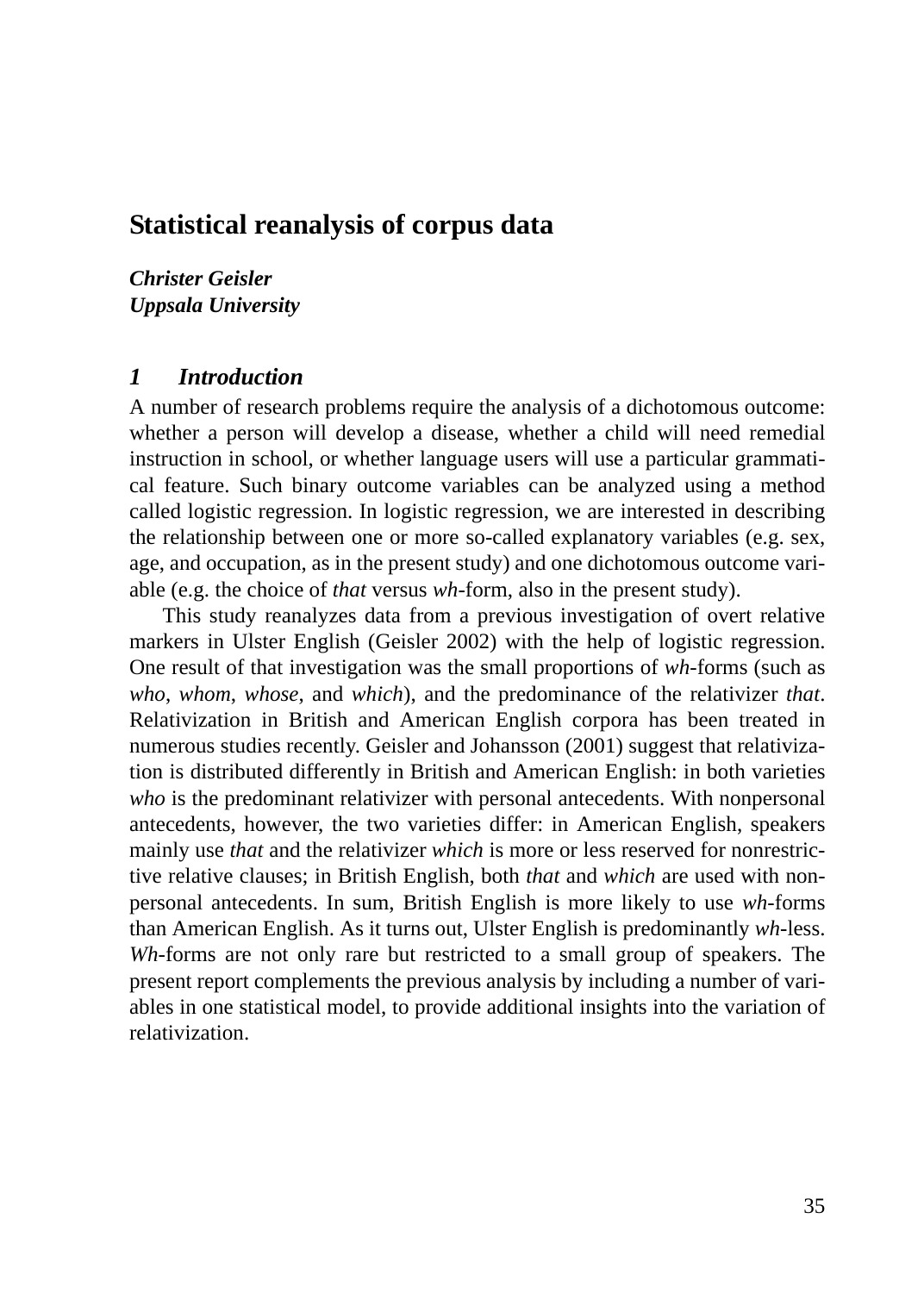## *2 Corpus data*

The data derive from the *Northern Ireland Transcribed Corpus of Speech* (Kirk 1990, 1997), henceforth NITC. The NITC corpus consists of interview data gathered by the *Tape-Recorded Survey of Hiberno-English Speech* and comprises over 400,000 words running text (see Adams et al. 1985). Speakers come from 38 different locations in the six counties of Northern Ireland. I will henceforth refer to the data as Ulster English, although Ulster also includes three counties in the Republic of Ireland not represented in the material.

Apart from the NITC corpus of over 400,000 words, the database compiled for this study contains sociolinguistic information about each speaker's age, age group, sex, religion, and occupation. In addition, each instance of a relative marker is coded for the form of relative marker (*that* versus *wh*-form), which serves as the outcome variable. A total of 374 relative clauses were included in the analysis. Only informant data are included in the logistic regression (excluding field-worker data from the study).

# *3 Logistic regression*

The present report describes the reanalysis of the Ulster data by logistic regression. Regression is concerned with explaining the relationship between an outcome (or response) variable and one or more explanatory variables (see Table 1a). Logistic regression is used when the outcome variable is categorical. In this case, the dichotomous outcome variable has two values (*that* versus *wh*-form), which can be interpreted as a proportion between 0 and 1. A number of explanatory (or independent) variables are then submitted to the analysis. In the Ulster data, the explanatory variables include the categorical variables Sex (Male/ Female), Religion (Protestant/Catholic), Occupation (where informants were categorized into Farmer, Pupil, Labourer, or White-collar worker), and the continuous variable Age (a continuous variable representing the age of the informant, ranging from 9 to 91 years of age). In short, the purpose is to analyze the relationship between this set of explanatory variables and the probability of the occurrence of *wh*-forms in the data.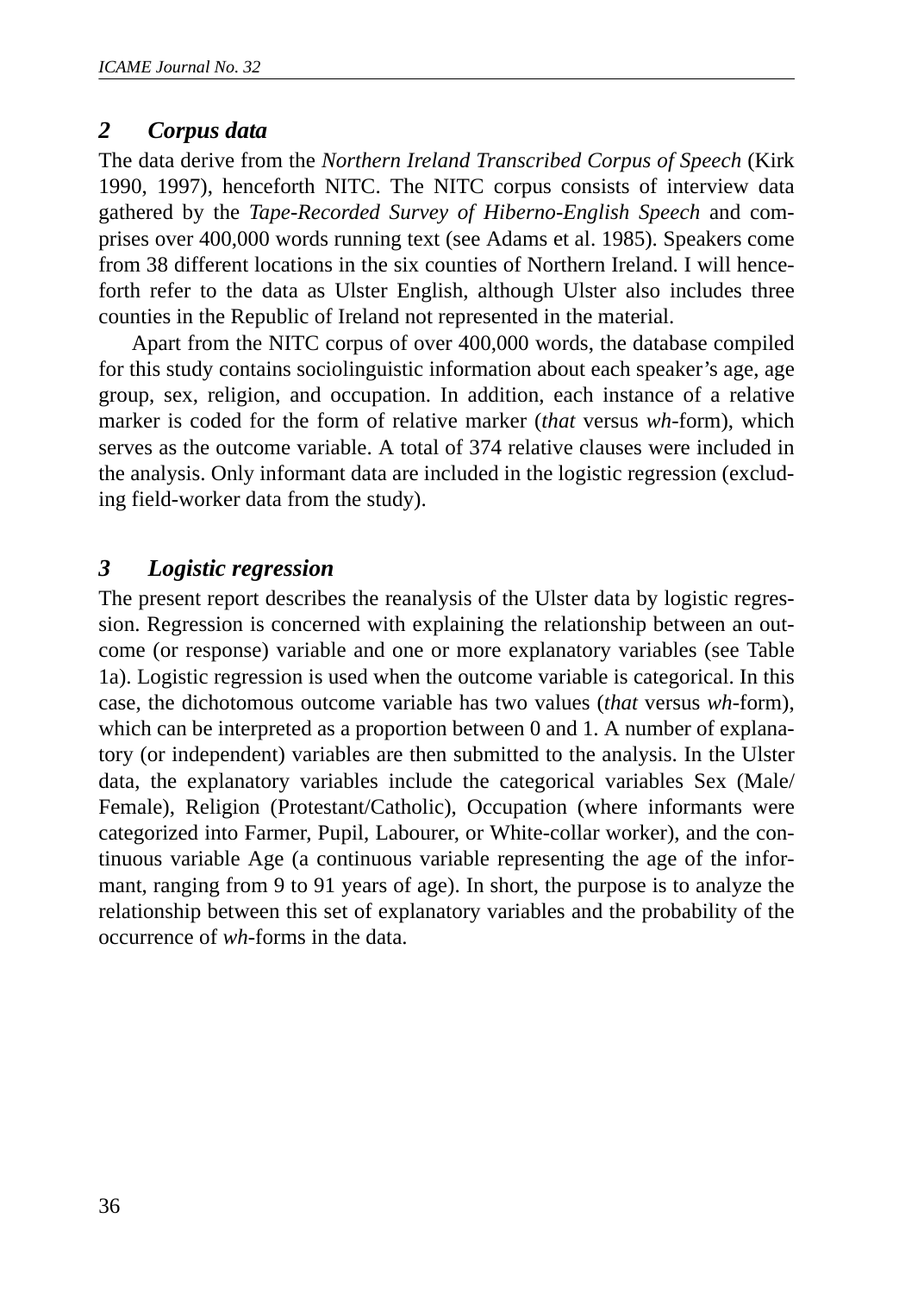*Table 1a*: Sets of variables in the logistic regression analysis



The data was analyzed with the help of logistic regression analysis using R's *glm*-function. R is an open-source computer language for statistical computing. Good introductions to logistic regression include Demaris (1992), Hosmer and Lemeshow (2000), Pampel (2000), and Kleinbaum and Klein (2002). Apart from ample documentation at the R home page (http://www.r-project.org), numerous books on R exist, such as Dalgaard (2002), Venables and Ripley (2002), Verzani (2005), Sachs and Hedderich (2006), and Ligges (2007). This study will not detail the various steps used to reach the statistical results but instead focus on the output from the analyses. However, two central concepts in logistic regression are odds and logged odds. Odds express the ratio of the likelihood of an occurrence over the likelihood of a nonoccurrence (see Tables 1b and 1c). Logged odds (henceforth log. odds) are the natural logarithms of odds.<sup>1</sup>

|            |            |      |               |     | Probabil-<br>ity that | Probability<br>$wh$ -form | Odds of<br>$wh$ -form | Log. odds<br>$wh$ -form |
|------------|------------|------|---------------|-----|-----------------------|---------------------------|-----------------------|-------------------------|
| <b>Sex</b> | Religion   | that | wh-form Total |     |                       |                           |                       |                         |
| Women      | Catholic   | 40   | 30            | 70  | 0.57                  | 0.43                      | 0.75                  | $-0.288$                |
|            | Protestant | 29   | 13            | 42  | 0.69                  | 0.31                      | 0.44                  | $-0.821$                |
| Men        | Catholic   | 155  | 25            | 180 | 0.87                  | 0.13                      | 0.15                  | $-1.897$                |
|            | Protestant | 55   | 27            | 82  | 0.67                  | 0.33                      | 0.49                  | $-0.713$                |
| Total      |            | 279  | 95            | 374 | 0.75                  | 0.25                      | 0.33                  | $-1.099$                |
|            |            |      |               |     | $(1-A)$               | А                         | $A/(1-A)$             | $ln(A/(1-A))$           |

Table 1b illustrates the relationship between raw frequencies, probabilities, odds, and log. odds. To give one example: for Catholic women, 30 instances out of a total of 70 are *wh*-forms. This corresponds to a probability of 0.43 (or 30/70). However, the odds of a *wh*-form equal  $30/40 = 0.75$ . The natural logarithm of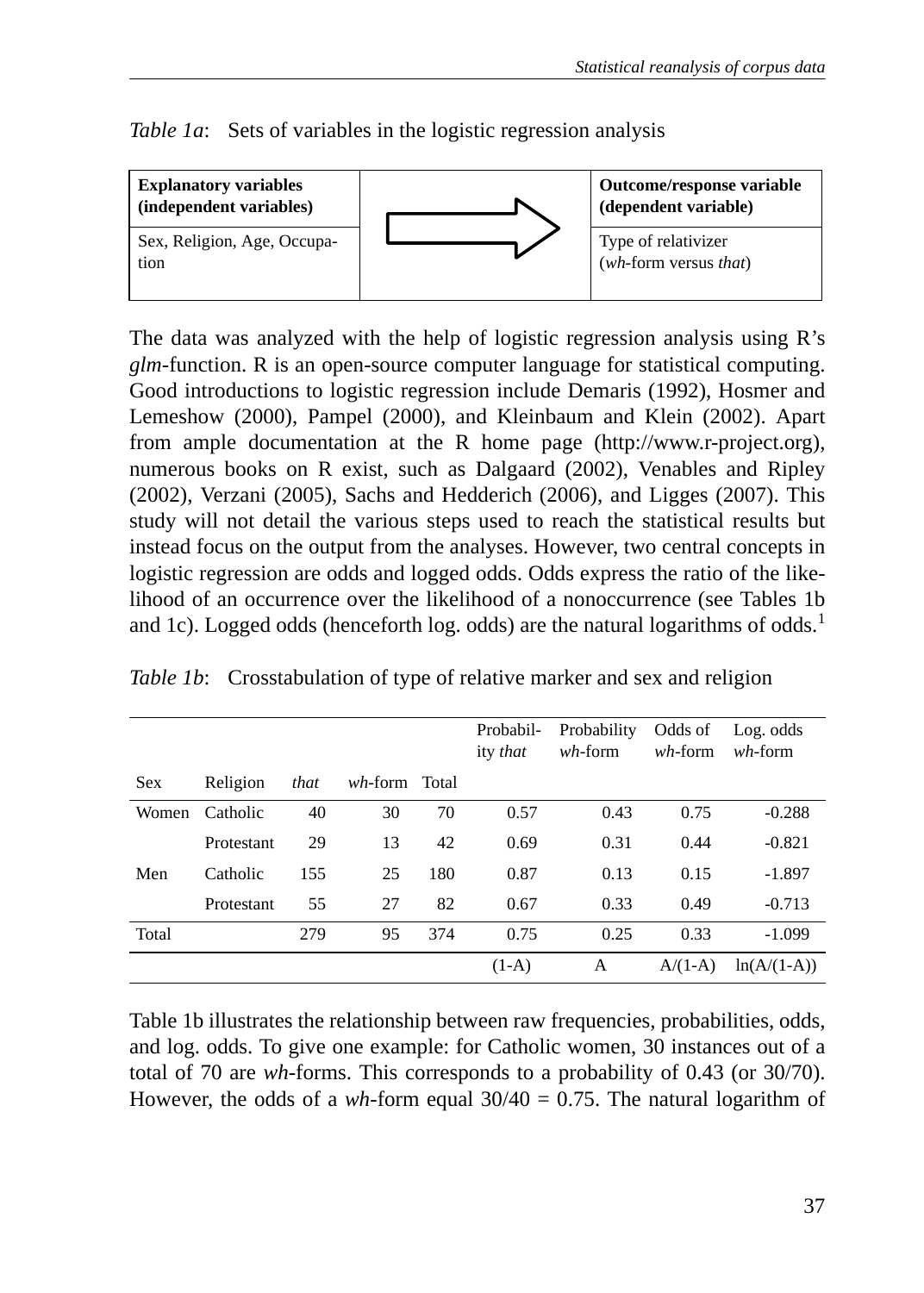these odds, or the log. odds, equals  $ln(0.75) = -0.288$ . In Table 1b, frequencies of a binary variable are first transformed into a probability [A versus 1-A], then into odds  $[A/(1-A)]$ , and finally into log. odds  $[ln(A/(1-A))]$ . As shown in Table 1c, for probabilities above 0.5, log. odds are positive, and for probabilities below 0.5 log. odds are negative (as are all the log. odds in Table 1b). Note that, when the odds equal 1 (at a probability of 0.5), the log. odds are 0.

*Table 1c*: The relationship between probabilities, odds, and logged odds

| Probability 0.01 0.1 0.2 0.3 0.4 0.5 0.6 0.7                |  |  |  |                                                                 |  | $0.8$ 0.9 0.99 |
|-------------------------------------------------------------|--|--|--|-----------------------------------------------------------------|--|----------------|
| 1-Probability 0.99 0.9 0.8 0.7 0.6 0.5 0.4 0.3 0.2 0.1 0.01 |  |  |  |                                                                 |  |                |
| Odds                                                        |  |  |  | 0.01 0.11 0.25 0.43 0.67 1 1.50 2.33 4.00 9.00 99.00            |  |                |
| Log. odds                                                   |  |  |  | $-4.60$ $-2.20$ $-1.39$ $-0.85$ $-0.41$ 0 $0.41$ 0.85 1.39 2.20 |  | 4.60           |

In logistic regression, the effect parameters (which are labelled estimates in Tables 2 and 3) are reported in the form of log. odds, and they are generally referred to as *logits*.

The logistic regression analysis produces estimates representing log. odds for all values of the variables, together with a standardized error, a z-value (which is the estimate divided by the standardized error), and the probability associated with that z-value. In addition, Tables 2 and 3 include Wald's Chisquare statistic, which is the z-value squared, and the odds associated with each estimate (following the guidelines in Peng *et al.* 2002). Since the estimates in Tables 2 and 3 represent log. odds, the odds for a variable are simply the estimate *x* (representing the natural logarithm of the odds) raised to the power of *e*  $(e<sup>x</sup>)$ . For example, in Table 2, the odds of a *wh*-form among women informants are  $e^{0.2198} = 1.25$ .

The logistic regression analysis was carried out in two steps. First, the whole set of explanatory independent variables was included (Sex, Religion, Age, and Occupation): this is referred to as model 1 (Table 2). In a second step, only those variables that were considered to be statistically significant were kept in the second analysis; this second analysis is referred to as model 2 (Table 3). Finally, predicted odds and probabilities for all combinations of the categorical variables were calculated to show the practical applicability of logistic regression (Table 4). The analyses in Tables 2 and 3 only include so-called main effects; that is, possible interaction effects between the explanatory variables have not been included in this presentation (cf. Hosmer and Lemeshow 2000: 31–44).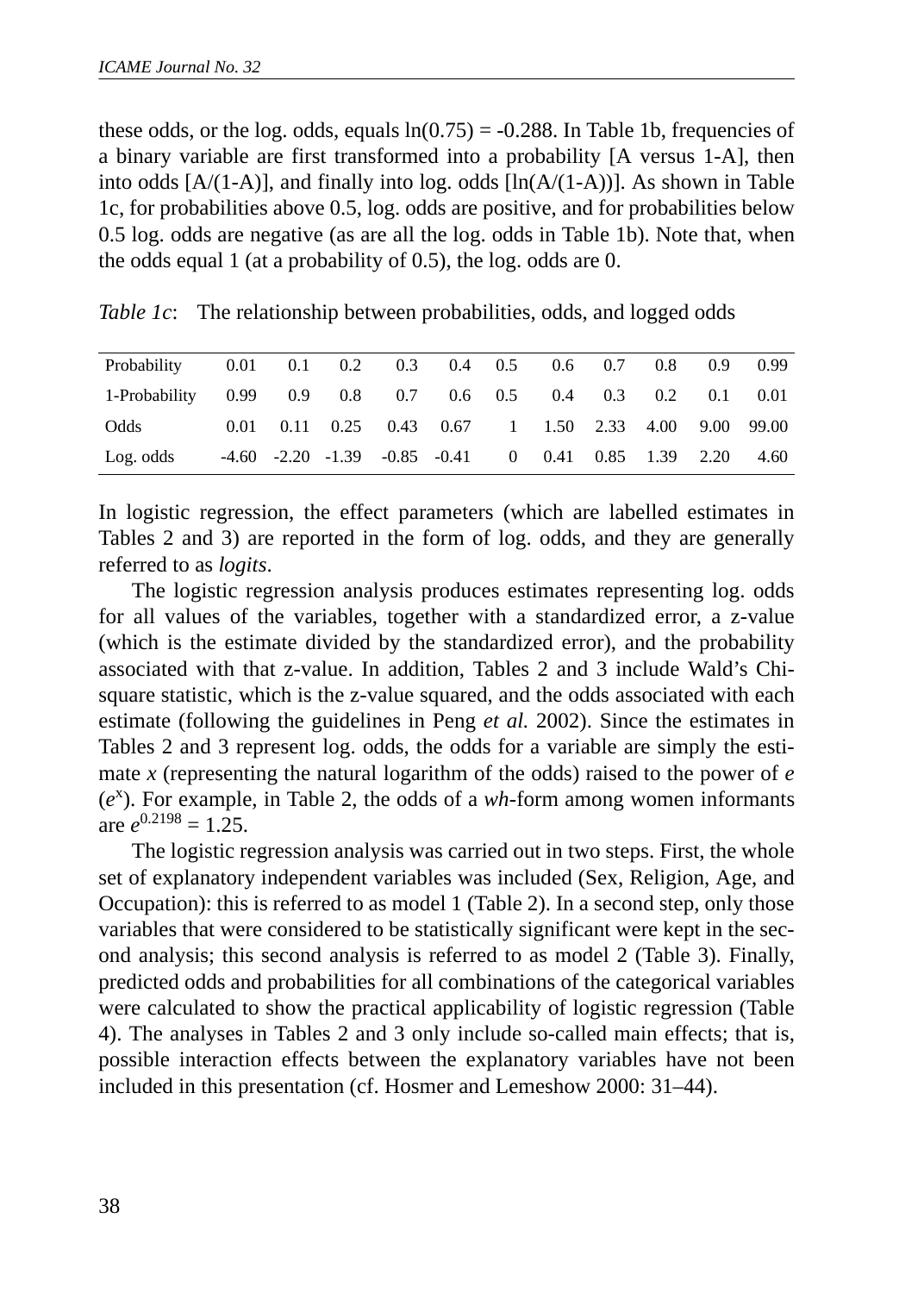|                           | Estimate  | Standard<br>error | z value | Wald's<br>$\chi^2$ | Probability<br>(> z ) | Odds |
|---------------------------|-----------|-------------------|---------|--------------------|-----------------------|------|
| (Intercept)               | 1.4750    | 0.7166            | 2.06    | 4.24               | 0.04                  |      |
| $(Sex)=Female$            | 0.2198    | 0.3137            | 0.70    | 0.49               | 0.48                  | 1.25 |
| (Religion)=Catholic       | $-0.3455$ | 0.2939            | $-1.18$ | 1.39               | 0.24                  | 0.71 |
| Age                       | $-0.0639$ | 0.0134            | $-4.77$ | 22.75              | < 0.01                | 0.94 |
| (Occupation)=Labourer     | $-0.1281$ | 0.4682            | $-0.27$ | 0.07               | 0.78                  | 0.88 |
| $(Occupation)=Pupil$      | $-2.4701$ | 0.6727            | $-3.67$ | 13.47              | < 0.01                | 0.08 |
| (Occupation)=White-collar | 1.5191    | 0.3849            | 3.95    | 15.60              | < 0.01                | 4.57 |

*Table 2*: List of estimates from the first logistic regression (model 1)

| Null deviance:     |        | 423.89 on 373 degrees of freedom  |
|--------------------|--------|-----------------------------------|
| Residual deviance: |        | 313.50 on 367 degrees of freedom  |
| AIC:               | 327.50 | Log. likelihood: $-156.75$ (df=7) |

In Table 2, the column labelled Estimate provides the predicted estimates which reflect the effects of the variables on the log. odds of *wh*-forms in the data. The values of the estimates are interpreted as decrements or increments to the log. odds on that variable. The intercept (marked as Intercept in Tables 2 and 3) represents a baseline log. odds for all variables equal to 0, that is, a male, Protestant farmer at (the meaningless) age of 0. Of course, no such individual exists, but see the discussion of Age in section 4 below. The logistic regression model shows the changes in log. odds in a one-unit change in the independent variables: Sex, Religion, and the various levels of Occupation all have a one-unit change, namely from 0 to 1. For the variable Sex, Male is coded 0, and Female is coded 1. For the variable Religion, Protestant is coded 0, while Catholic is coded 1. For the variable Occupation, three so-called design variables (or dummy variables) are set up. It is important to know what values of the explanatory variables are marked as 0, since these form the baseline categories against which the logistic regression estimates are compared.

To interpret the actual estimates in Table 2, we find that being female is estimated to raise the log. odds by 0.2198, compared with what would be expected if there were no statistical association between sex and choice of relative marker. In the same way, being Catholic lowers the log. odds by -0.3455. The estimate for the continuous variable Age shows that a one-year increase in age decreases the log. odds of a *wh*-form by -0.0639. The last variable, Occupation,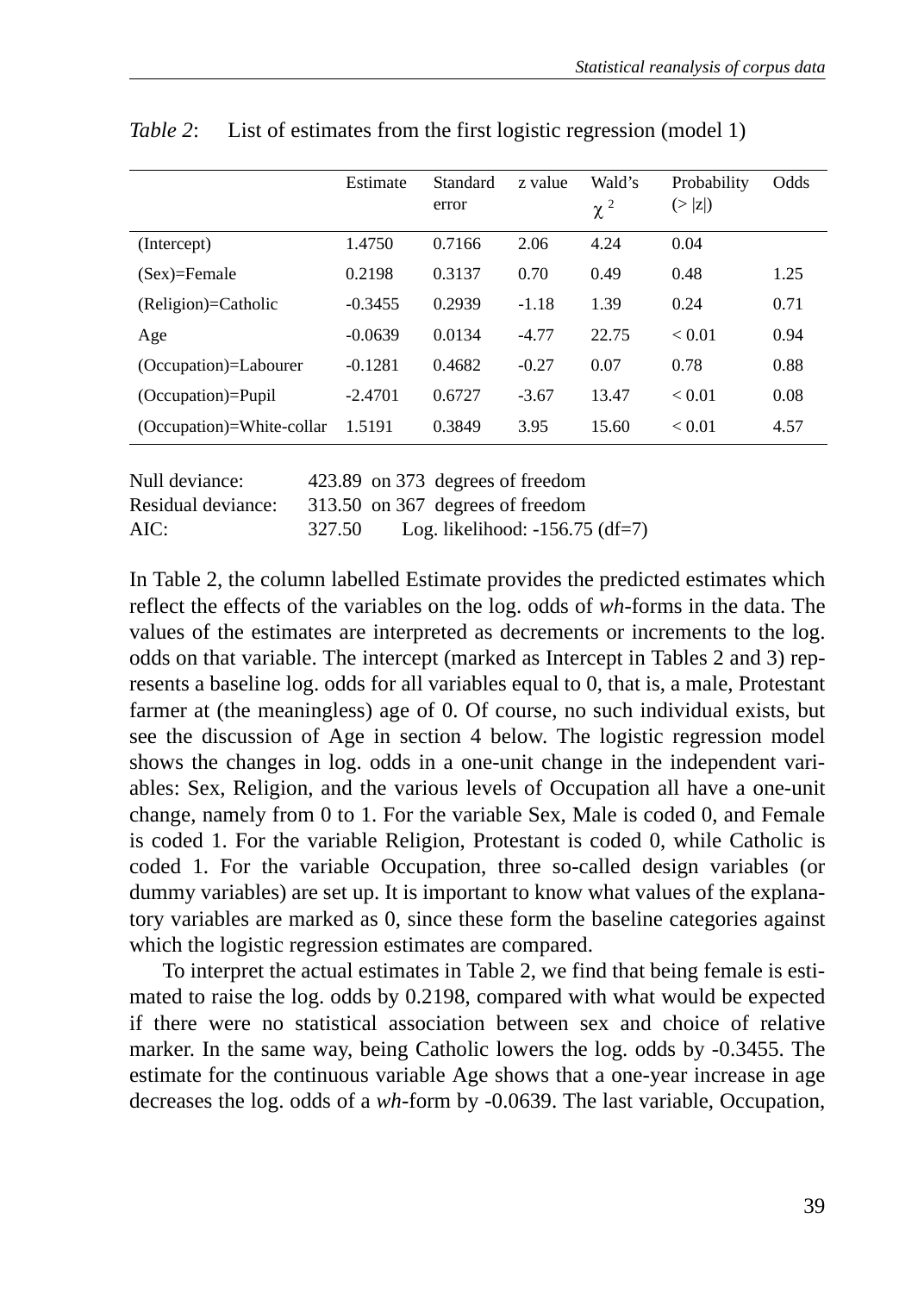has four levels, and the three levels in Table 2 show that the baseline category is Farmer, against which all other levels of Occupation are compared. Hence, being a pupil at school decreases the log. odds by -2.47, while being a white-collar worker increases the log. odds by 1.5191. One problem with log. odds is that they lack a meaningful interpretation. Instead, log. odds can be transformed into odds. An odds is defined here as the ratio of the probability of using a *wh*-form over the probability of using the relativizer *that*.

An alternative way of interpreting the estimates in Tables 2 and 3 is to transform each estimate into odds. This is done by exponentiating each estimate. For women informants the log. odds estimate equals 0.2198 and the odds of a *wh*form among women equal  $e^{0.2198} = 1.25$ . That is, the odds of a *wh*-form are 1.25 times higher for women compared with men. In other words, the odds are 1.25 to 1 for women (odds are multiplicative). The highest odds are among whitecollar workers with  $e^{1.5191} = 4.57$ , and the lowest odds are found among pupils with  $e^{-2.4701} = 0.08$ . The size of the odds can also be expressed as a percentage change in the odds (by subtracting 1 and multiplying by 100) (see Pampel 2000: 22–23). The odds increase by 25 percent among women  $[(1.25 - 1)*100 = 25]$ . Being Catholic lowers the percentage change in the odds by 29 percent  $[(0.71 1$ <sup>\*</sup>100 = -29]. Similarly, for the continuous variable Age, the estimated log. odds equal -0.0639 and the odds equal  $e^{-0.0639} = 0.94$ . As a percentage change in the odds, there is a 6 percent decrease in the odds of a *wh*-form for a one-year increase in age  $[(0.94 - 1)*100 = -6]$ .

In the first analysis (model 1), only two variables are flagged as statistically significant: Age and Occupation. The z-values of Age and Occupation have probabilities less than 0.05 (this is also shown by Wald's Chi-square statistic in Table 2). Two variables, Sex and Religion, have z-values and Wald's Chi-square values with probabilities above 0.05. In other words, only two out of the original four variables in model 1 are statistically different from zero. A second analysis is then carried out with only the two remaining variables, Age and Occupation (Table 3).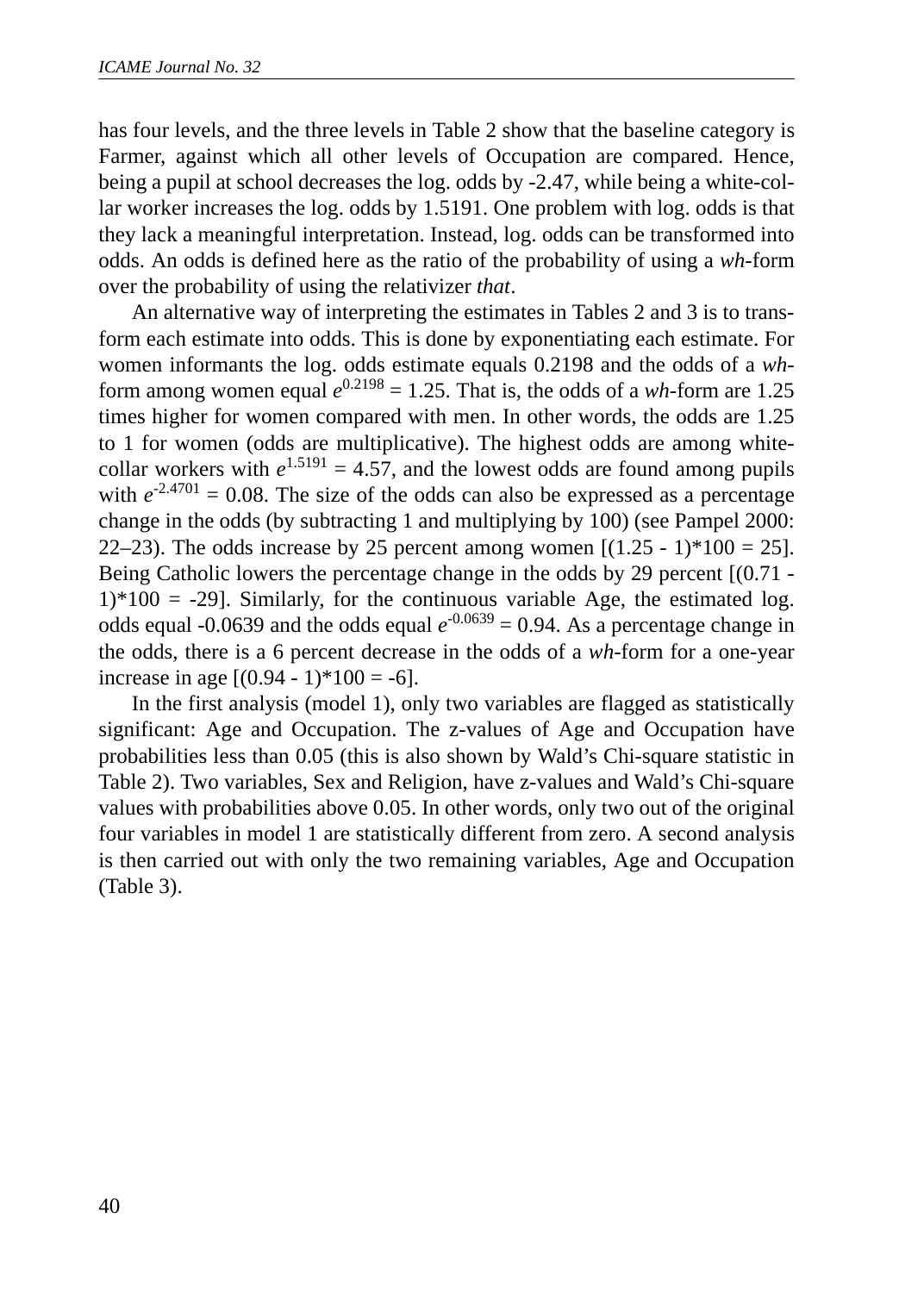|                           | Estimate  | Standard<br>error | z value | Wald's<br>$\chi^2$ | Probability<br>(> z ) | Odds |
|---------------------------|-----------|-------------------|---------|--------------------|-----------------------|------|
| (Intercept)               | 1.4375    | 0.6716            | 2.14    | 4.58               | 0.03                  |      |
| Age                       | $-0.0665$ | 0.0129            | $-5.15$ | 26.52              | < 0.001               | 0.94 |
| (Occupation)=Labourer     | $-0.1584$ | 0.4634            | $-0.34$ | 0.12               | 0.73                  | 0.85 |
| $(Occupation)=Pupil$      | $-2.5226$ | 0.6694            | $-3.77$ | 14.21              | ${}_{< 0.001}$        | 0.08 |
| (Occupation)=White-collar | 1.5483    | 0.3753            | 4.13    | 17.05              | ${}_{< 0.001}$        | 4.70 |

*Table 3*: List of estimates from the second logistic regression (model 2)

| Null deviance:     |        | 423.89 on 373 degrees of freedom  |  |
|--------------------|--------|-----------------------------------|--|
| Residual deviance: |        | 315.28 on 369 degrees of freedom  |  |
| AIC:               | 325.28 | Log. likelihood: $-157.64$ (df=5) |  |

Table 3 shows the results of the second reduced model 2, where the two statistically non-significant variables Sex and Religion have been removed. A likelihood-ratio test between model 1 and 2 indicates that model 2 is preferred, since the elimination of the two variables Sex and Religion is not statistically significant: the likelihood-ratio test between model 1 and  $2 = -2*[(-156.75)-(-157.64)]$  $= 1.79$  (df = 2),  $P[\chi^2(2) > 1.79] = 0.59$ . Hence, the reduced model with only Age and Occupation is preferred.

Figure 1 shows the conditional probabilities of *wh*-forms (dashed line) across Age and the predicted probabilities of *wh*-forms across the four levels of Occupation. Informants in the lower middle age band have higher probabilities of *wh*-forms than older informants. In addition, white-collar workers have considerably higher predicted probabilities of *wh*-forms than the other occupational groups.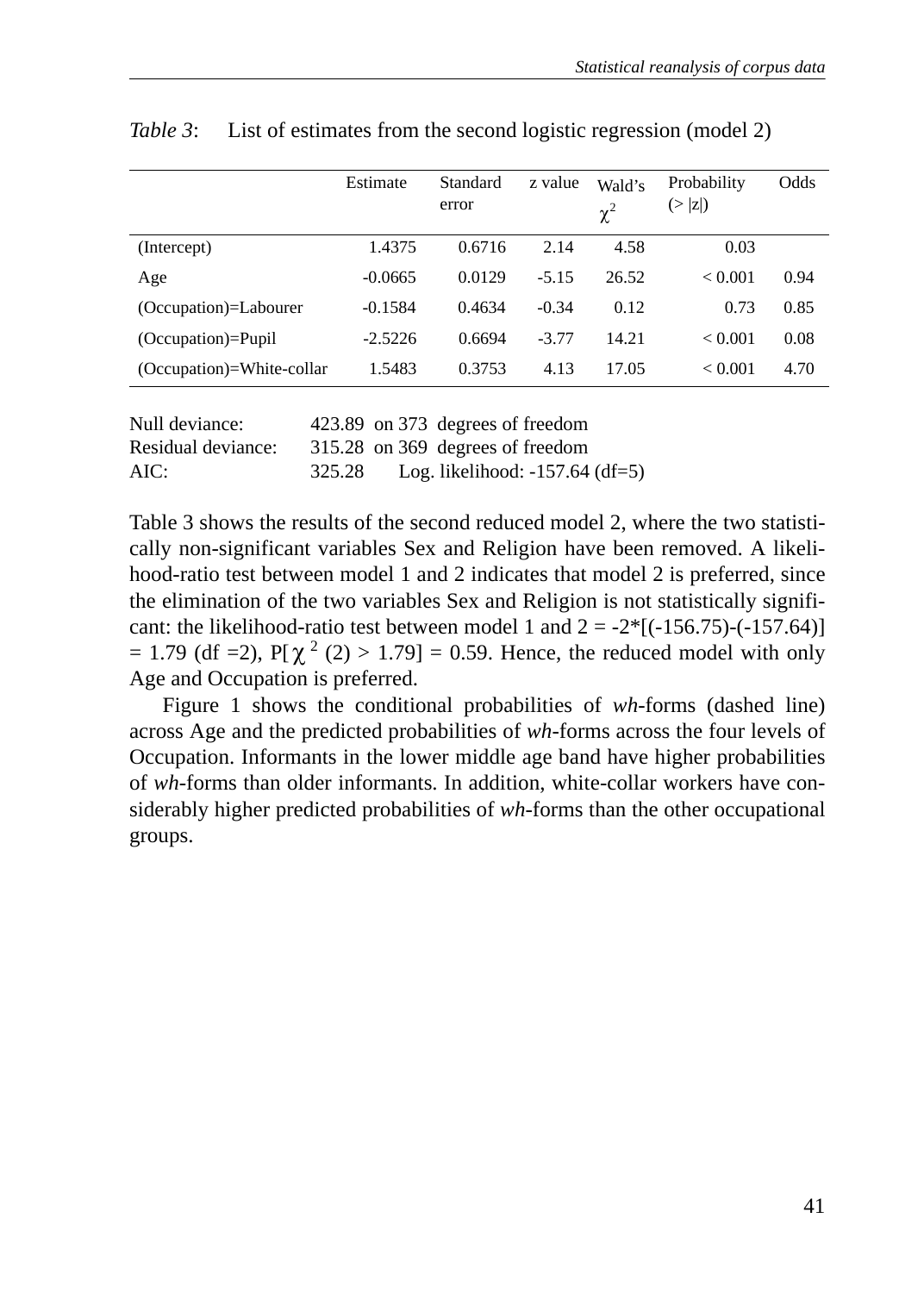

*Figure 1: Predicted probabilities of* wh*-forms across age and occupation*

### *4 Predicting odds and probabilities*

One way of understanding the output from a logistic regression analysis is to calculate odds and probabilities for each combination of the categorical variables in the data set. This is shown in Table 4: the odds and probabilities are calculated based on the estimates in model 1 (see Table 2).

Table 4 gives the odds and probabilities for all combinations of the categorical variables at two age levels in the data set. In order to make sense of the Age variable, it is set to 30 and 60 years of age in Table 4. I am aware that two cells include 30- and 60-year-old pupils: however, we are dealing here with a statistical model.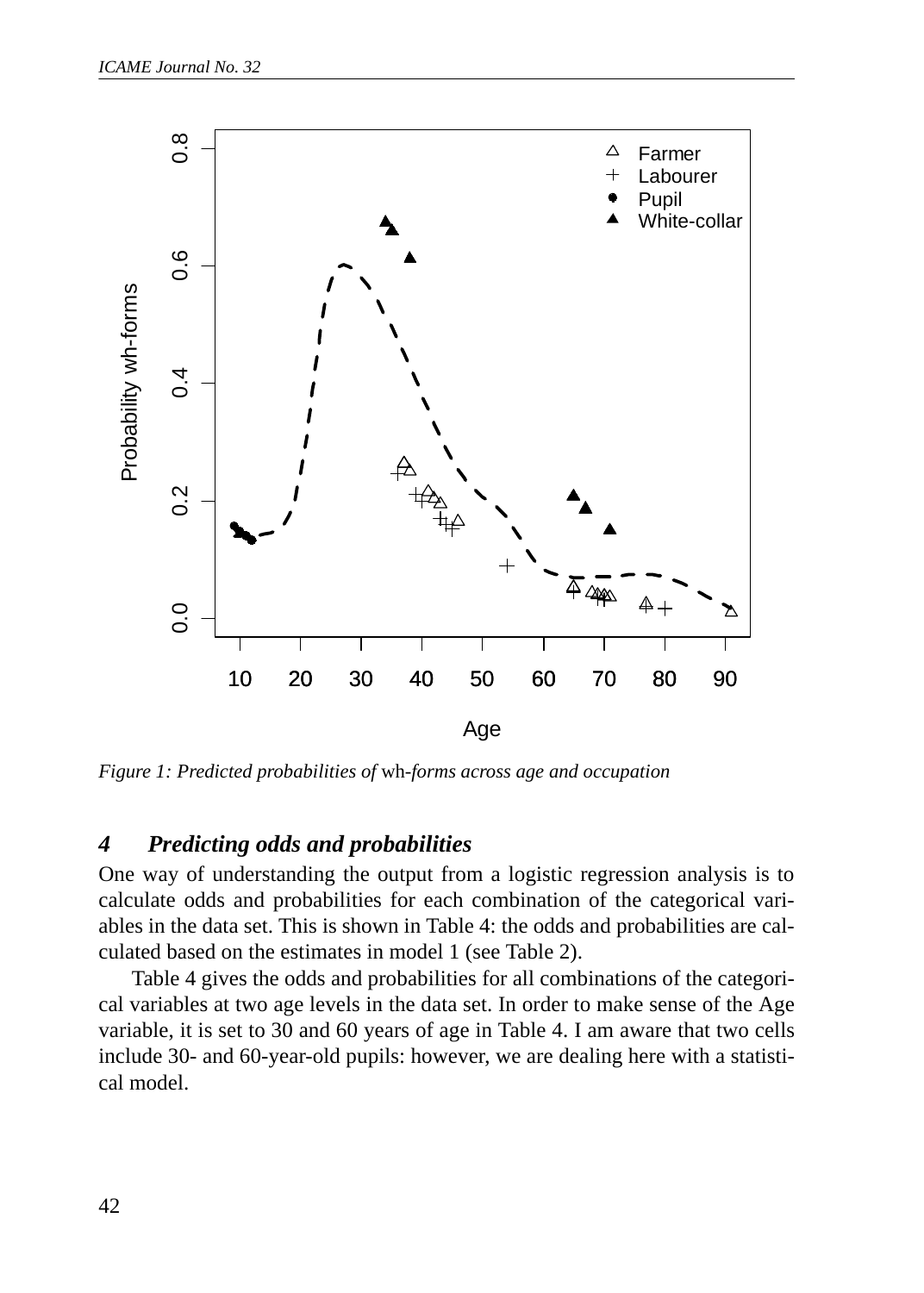| <b>Sex</b> | Religion   | Occupation   | Odds at<br>$Age = 30$ | Probability<br>at Age=30 | Odds at<br>Age= $60$ | Probability<br>at Age=60 |
|------------|------------|--------------|-----------------------|--------------------------|----------------------|--------------------------|
|            |            |              |                       |                          |                      |                          |
| Male       | Protestant | Farmer       | 0.643                 | 0.391                    | 0.095                | 0.086                    |
| Male       | Protestant | Labourer     | 0.565                 | 0.361                    | 0.083                | 0.077                    |
| Male       | Protestant | Pupil        | 0.054                 | 0.052                    | 0.008                | 0.008                    |
| Male       | Protestant | White-collar | 2.936                 | 0.746                    | 0.432                | 0.302                    |
| Male       | Catholic   | Farmer       | 0.455                 | 0.313                    | 0.067                | 0.063                    |
| Male       | Catholic   | Labourer     | 0.400                 | 0.286                    | 0.059                | 0.056                    |
| Male       | Catholic   | Pupil        | 0.038                 | 0.037                    | 0.038                | 0.037                    |
| Male       | Catholic   | White-collar | 2.078                 | 0.675                    | 0.306                | 0.234                    |
| Female     | Protestant | Farmer       | 0.801                 | 0.445                    | 0.118                | 0.105                    |
| Female     | Protestant | Labourer     | 0.704                 | 0.413                    | 0.104                | 0.094                    |
| Female     | Protestant | Pupil        | 0.068                 | 0.063                    | 0.010                | 0.010                    |
| Female     | Protestant | White-collar | 3.658                 | 0.785                    | 0.538                | 0.350                    |
| Female     | Catholic   | Farmer       | 0.567                 | 0.362                    | 0.083                | 0.077                    |
| Female     | Catholic   | Labourer     | 0.499                 | 0.333                    | 0.073                | 0.068                    |
| Female     | Catholic   | Pupil        | 0.048                 | 0.046                    | 0.007                | 0.007                    |
| Female     | Catholic   | White-collar | 2.589                 | 0.721                    | 0.381                | 0.276                    |

*Table 4*: Predicted odds and probabilities for informants aged 30 and 60

Two examples are explained below. First, the odds of a *wh*-form in the group Male, Protestant, Farmer, aged 30 are calculated as follows:  $e^{1.47+0+0+(0.0639*30)+0}$  $= e^{-0.442} = 0.643$ . In other words, for a particular combination of variables, the various estimates in the model are simply added together and then exponentiated (the logistic regression estimates are additive). Note the value 0 for three of the variables. namely  $S_{ex}$  Religion and Occupation:  $a^{1.47+0(S_{ex}=0)+0(R_{e}I_{e}}$ variables, namely Sex, Religion, and Occupation:  $g_{\text{gen=0}}(0.0639*30)+0(0)$  cocupation=0), since these were all coded as 0 in the data set. The estimates used for the calculations can be found in Table 2. Next, using the odds, we can also calculate a predicted probability for a particular group. The probability of a *wh*-form in this group (male, Protestant, Farmer, aged 30) equals  $[0.643/(1 + 0.643)] = 0.391$ . As one additional example, the odds of a *wh*-form in the group Female, Catholic, White-collar worker, aged 30 are calculated in the same way as above:  $e^{1.47+0.2198+(-0.3455)+(-0.0639*30)+1.5\overline{1}91} = e^{0.9514} = 2.589$ . The predicted probability for this group is calculated as follows:  $[2.589/(1 + 2.589)]$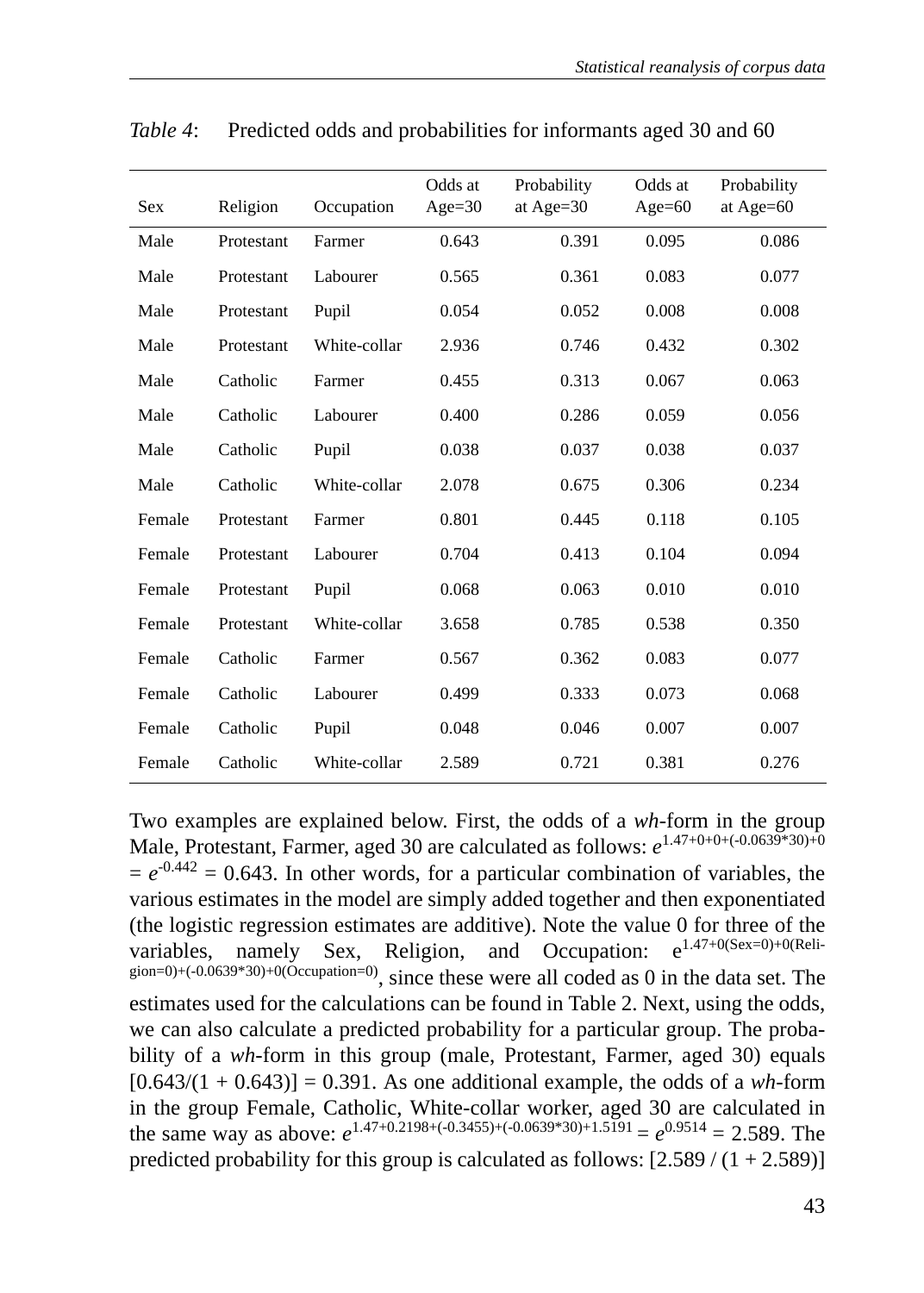= 0.721. Hence, among informants aged 30, male Protestant farmers have approximately 39 percent *wh*-forms, while female Catholic white-collar workers have about 72 percent *wh*-forms. Figure 1 shows that this approximation makes sense: white-collar workers around 30 years of age have high probabilities of using *wh*-forms.

Table 4 shows that the probabilities of *wh*-forms decrease with age: the probabilities for 60-year-olds are consistently lower than for 30-year-olds. Moreover, comparisons between the probabilities show that women have higher probabilities than men, and Protestants have higher probabilities than Catholics, while white-collar workers have higher probabilities than any other occupational group.

### *5 Conclusion*

Logistic regression is used extensively in various disciplines, such as epidemiology and biomedical research, because of the possibility of interpreting the effects of explanatory variables on the relative risk of outcomes such as presence of a disease. Logistic regression estimates provide a simple summary of the influence of a variable on the log. odds of having a certain characteristic. Log. odds can easily be transformed into odds, which in turn can be transformed into probabilities. This study shows that logistic regression can also be used in the analysis of corpus data. The purpose of the analyses was to uncover the relationships between four explanatory variables (Sex, Religion, Age, and Occupation) and a binary outcome variable, namely type of relativizer. Out of the four explanatory variables, only two were found to be statistically significant: Age and Occupation. It was shown that the elimination of two of the variables, Sex and Religion, had no statistically significant contribution to a second reduced logistic model. In a final step in the interpretation of the data, predicted odds and probabilities of *wh*-forms were calculated for two different age groups.

#### *Note*

1. The natural logarithm is the logarithm to the base *e*, where *e* is approximately equal to 2.7182818. The natural logarithm of a number  $x$  is the power to which *e* would have to be raised to equal *x*. In section 3, when we calculate the odds of an estimate, the base *e* is raised to the power of the estimate. For the log. odds of -4.60 in the first column of Table 1c, the odds of 0.01 can be obtained by raising the base  $e$  to the log. odds of -4.60:  $e^{-4.60}$  $= 0.01$ , which is equal to the ratio of the two proportions 0.01/0.99. Hence  $ln(0.01) = -4.60$ , and  $e^{-4.60} = 0.01$ .